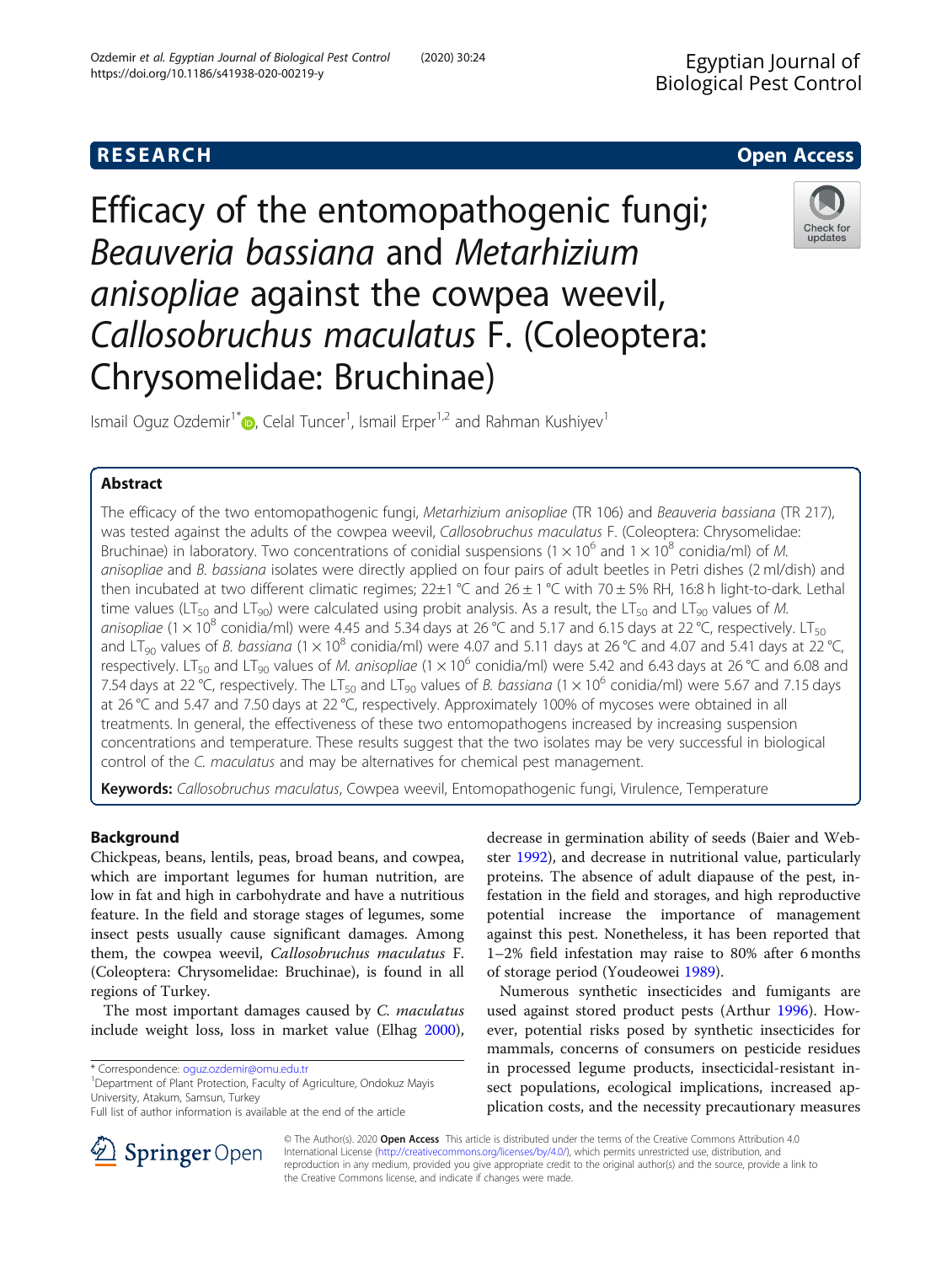<span id="page-1-0"></span>when using these chemicals have urged the researchers to develop alternative control strategies against stored product pests (Mahdi and Rahman [2008](#page-4-0)).

Entomopathogenic fungi (EPF) are effective biological control agents against various pests (Roy et al. [2006\)](#page-4-0). Recently, there is an increasing interest in the use of EPF for the development of biological control strategies against stored product pests. Among EPF, the biological control potential of Beauveria bassiana (Bals.) Vuill., Metarhizium anisopliae (Metch) Sorok, and Isaria fumosorosea Wize has been studied against various pests, in particular, C. maculatus (Vilas Boas et al. [1996](#page-4-0); Rice and Cogburn [1999;](#page-4-0) Padin et al. [2002](#page-4-0); Batta [2005](#page-4-0); Cherry et al. [2005](#page-4-0), [2007;](#page-4-0) Sewify et al. [2014](#page-4-0); Athanassiou et al. [2017](#page-4-0); Iqbal et al. [2018](#page-4-0)).

Temperature is among the most important factors limiting the efficacy of EPF (Fernandes et al. [2008\)](#page-4-0). Generally, optimum temperature for germination, development, sporulation, and virulence of EPF ranges from 20 to 30 °C (Tefera and Pringle [2003](#page-4-0); Dimbi et al. [2004](#page-4-0); Kiewnick [2006\)](#page-4-0). Therefore, different temperatures used in different studies have led to varying results. Lawrence and Khan ([2002](#page-4-0)) reported that two different B. bassiana isolates were applied to cowpea seed beetle at different temperatures (20, 25, and 30°C) and the lowest  $LC_{50}$  and  $LT_{50}$ values were determined at 30 °C.

This study was conducted to assess the efficacy of two conidial concentrations of M. anisopliae (TR-106) and B. bassiana (TR-217) against C. maculatus adults at two different temperatures under laboratory conditions.

# Materials and methods

### Insect culture

Initially, C. maculatus was obtained from chickpea seeds stored in the Department of Field Crops, Faculty of Agriculture, Ondokuz Mayıs University, Samsun, Turkey. Chickpeas were kept at − 20 °C for 2 weeks to eliminate all infesting pests before starting the experiments (Cherry et al. [2005](#page-4-0)). The obtained C. maculatus adults were placed in glass jars (500 ml) having 200 g of sterilized chickpea seeds. The glass jars were placed under conditions of 26 °C, 70% relative humidity, and 16:8 light-to-dark period for obtaining eggs. The culture was sieved daily to obtain male and female adults.

#### Preparation of entomopathogenic fungi

M. anisopliae TR-106 and B. bassiana TR-217 isolates used in this study were isolated from adults of Xylosandrus germanus Blandford (Coleoptera: Curculionidae: Scolytinae), which is one of the important hazelnut pests (Tuncer et al. [2018\)](#page-4-0). The isolates were plated on potato dextrose agar (PDA; Merck Ltd., Darmstadt, Germany) in 9-cm-diameter Petri dishes, incubated at 25 °C with a complete dark for 10–12 days. At the end of the growth period, 10 ml sterile distilled water containing 0.02% Tween 20 was added to each dish. The spore suspensions were then filtered through two layers of cheesecloth to remove the micelle structures and were homogenized by vertexing for 3 min. The resulting spore suspensions were adjusted to concentrations of  $1 \times 10^6$ and  $1 \times 10^8$  conidia/ml, using Neubauer hemocytometer, under Olympus CX31 light microscope (Olympus America Inc., Lake Success, NY) (Kushiyev et al. [2018](#page-4-0)).

#### Conidial germination assessment

The viability of conidia of the EPF isolates was determined. A conidial suspension was adjusted to  $1 \times 10^4$  conidia/ml and 0.1 ml was sprayed onto Petri dishes (9 cm diameter, containing PDA), and the dishes were incubated at 25 °C. After 24 h of incubation, percentage of germinated conidia was determined by examining of 200 conidia from each of three replicate dishes, using Olympus CX31 compound microscope (− 400). Conidia were regarded as germinated when they produced a germ tube at least half of the conidial length (Erper et al. [2016\)](#page-4-0).

#### Application of EPF to C. maculatus adults

Two layers of sterile filter papers were placed in plastic Petri dishes and moistened with 1 ml of sterile distilled

**Table 1** The LT<sub>50</sub> and LT<sub>90</sub> values of Metarhizium anisopliae against Callosobruchus maculatus at 2 different concentrations and temperatures

| Variables                  | $22^{\circ}$ C       |                      | 26 °C                |                      |
|----------------------------|----------------------|----------------------|----------------------|----------------------|
|                            | $1 \times 10^6$      | $1 \times 10^8$      | $1 \times 10^6$      | $1 \times 10^8$      |
| $LT_{50}$ (95% fid. limit) | $6.64$ (6.08-7.38)a  | 5.46 (5.17-5.74)b    | 5.42 (4.72-6.01)bc   | 4.44 (3.89-5.01)c    |
| $LT_{90}$ (95% fid limit)  | 8.43 (7.54-11.06)a   | $6.52(6.15 - 7.15)b$ | 6.43 (5.84-8.31)ab   | 5.34 (4.79-7.27)b    |
| $Slope \pm SE$             | $12.37 \pm 1.98$     | $16.54 + 2.55$       | $17.31 \pm 2.71$     | $16.08 \pm 2.71$     |
| Regression equation        | $y = -10.18 + 12.37$ | $y = -12.19 + 16.54$ | $y = -12.72 + 17.31$ | $y = -10.42 + 16.08$ |
| $\chi^2$                   | 46.1                 | 15.54                | 75.92                | 46.14                |
| df                         | 22                   | 22                   | 22                   | 16                   |
| Heterogeneity              | 2.09                 | 0.7                  | 3.45                 | 2.88                 |

\*Means followed by same lowercase letter within a row do not differ significantly at  $p \le 0.05$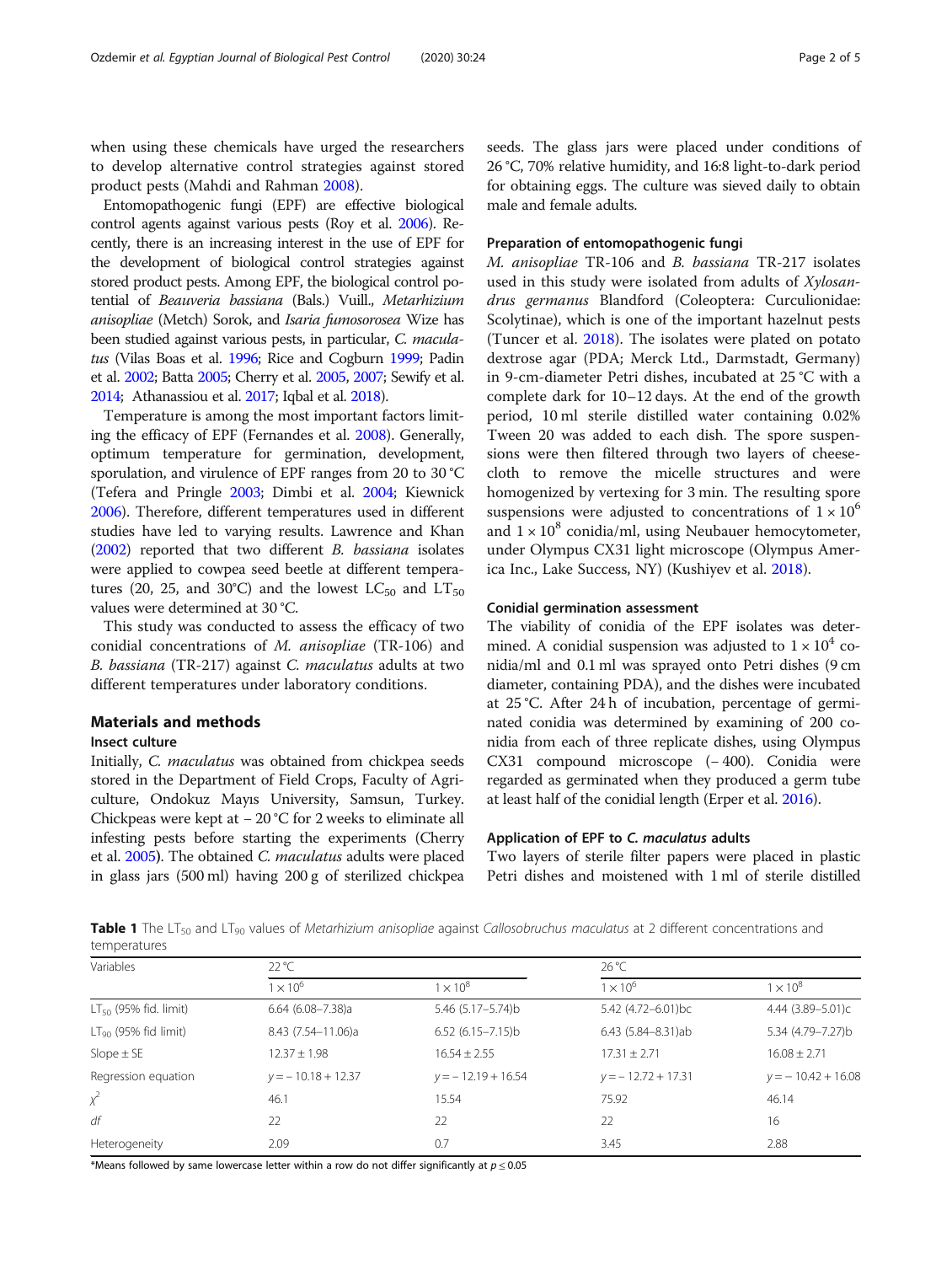| Variables                  | $22^{\circ}$ C    |                         | $26^{\circ}$ C     |                      |
|----------------------------|-------------------|-------------------------|--------------------|----------------------|
|                            | $1 \times 10^6$   | $1 \times 10^8$         | $1 \times 10^6$    | $1 \times 10^8$      |
| $LT_{50}$ (95% fid. limit) | 5.87 (5.47-6.32)a | $4.61$ $(4.07 - 5.15)b$ | 5.67 (5.35-5.99)a  | 4.07 (3.71-4.39)b    |
| $LT90$ (95% fid.limit)     | $8.28(7.5-9.7)a$  | $6.1 (5.41 - 7.71)$ ab  | 7.15 (6.69-7.93)a  | $5.11 (4.7 - 5.9)$ b |
| Slope $\pm$ SE             | $8.59 \pm 1.28$   | $10.49 \pm 1.4$         | $12.77 \pm 1.89$   | $12.97 \pm 2.11$     |
| Regression equation        | $y = -6.6 + 8.59$ | $y = -6.96 + 10.49$     | $y = -9.63 - 9.63$ | $y = -7.91 + 12.97$  |
| $x^2$                      | 11.77             | 52.63                   | 16.2               | 22.34                |
| df                         | 22                | 22                      | 22                 | 18                   |
| Heterogeneity              | 0.53              | 2.39                    | 0.73               | 1.24                 |

<span id="page-2-0"></span>Table 2 The LT<sub>50</sub> and LT<sub>90</sub> values of Baeuveria bassiana against Callebruchus maculatus at two different concentrations and temperatures

\*Means followed by same lowercase letter within a row do not differ significantly at  $p \le 0.05$ 

water. Afterwards, four pairs of C. maculatus adults were released into the dishes containing 15 g chickpeas and sprayed with 2 ml of spore suspensions  $(1 \times 10^6 \text{ or } 1 \times 10^8$ conidia/ml). The control insects were sprayed by sterile distilled water containing 2 ml of 0.02% Tween 20. All Petri dishes were sealed with a parafilm and incubated for 10 days at two different temperatures (22 and 26 °C), 70% RH, and 16:8 light-to-dark. The mortality rate was recorded daily for 8 days. The experiment was repeated daily at the same time with the same number ( $n = 24$  adults/day/isolate/concentration/temperature) and different adults to keep the mortality rates of every day independent from each other (Robertson et al. [2007](#page-4-0)). The dead C. maculatus individuals were surface sterilized by 1% sodium hypochlorite and 70% ethyl alcohol. Then, these insects were washed with sterile distilled water, placed in Petri dishes having filter paper, and kept at 25 °C and 90% RH for 10 days. The dead adults were examined under a microscope to determine whether the cause of death was fungus, and mycosis rates were determined.

#### Statistical analyses

The daily mortality rates at different doses were corrected according to the Abbott formula when the mortality rate in the control exceeded 5% (Abbott [1925](#page-4-0)). The  $LT_{50}$  and  $LT_{90}$  values were determined by probit analysis, using the log-probit method (POLO-PLUS ver.2.0). The slopes of the regression lines were compared with each other using standard errors, and the  $LT_{50}$  and  $LT_{90}$  values of the isolates were compared using confidence intervals (95%).

#### Results and discussion

Conidia viability of the two isolates (TR-106 and TR-217) was assessed before bioassays, and approximately (100%) germination was obtained. The  $LT_{50}$  and  $LT_{90}$ values for *M. anisopliae* ( $1 \times 10^8$  conidia ml<sup>-1</sup>) against *C*. maculatus were 4.44 and 5.34 days, respectively, at 26 °C, whereas at 22 °C, they were 5.46 and 6.52 days, respect-ively (Table [1](#page-1-0)). The respective  $LT_{50}$  and  $LT_{90}$  for B.

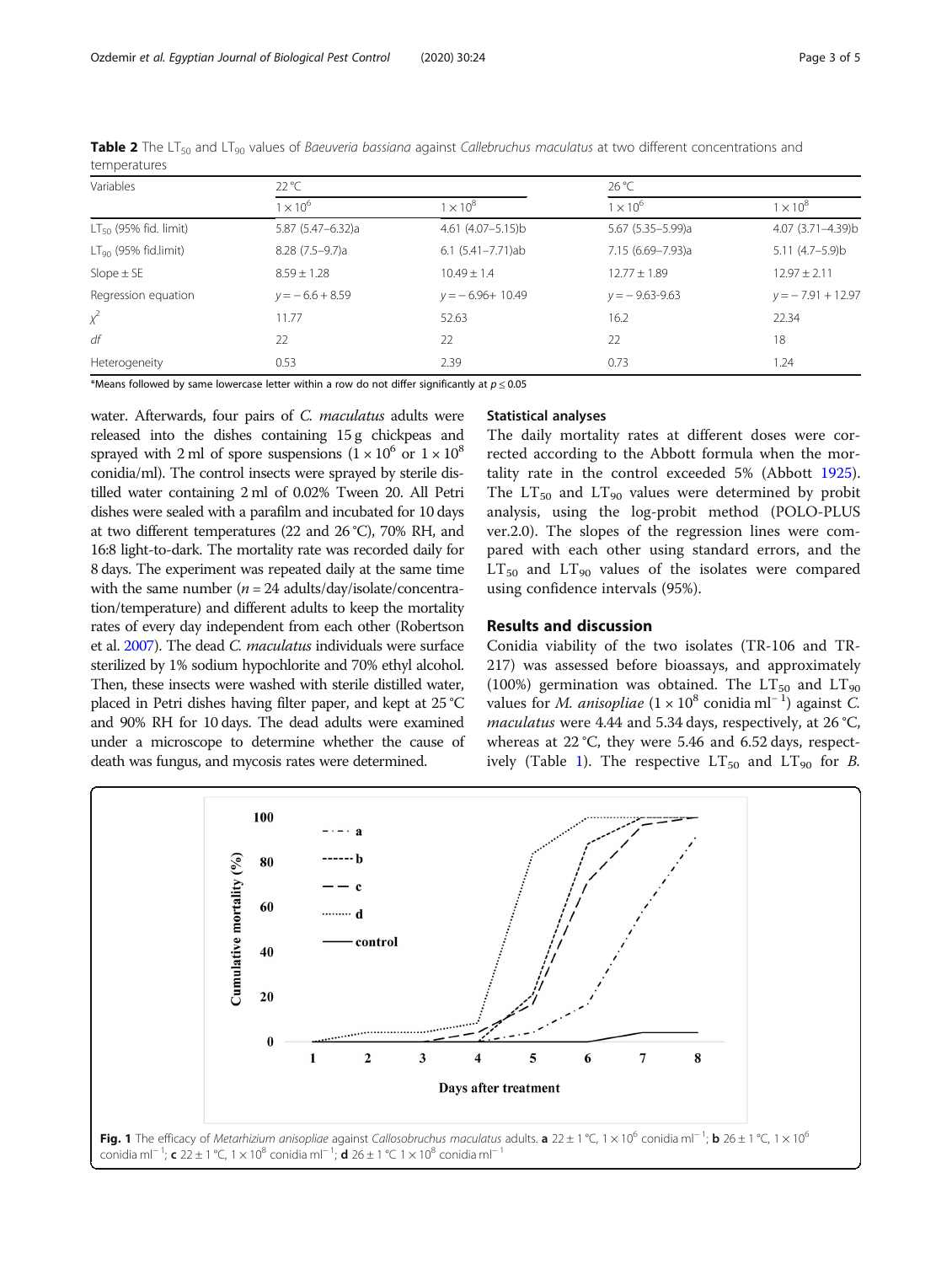

bassiana were 4.07 and 5.11 days at 26 °C and 4.61 and 6.10 days at 22 °C.

The LT<sub>50</sub> and LT<sub>90</sub> values for *M. anisopliae*  $(1 \times 10^6)$ conidia ml<sup>−</sup> <sup>1</sup> ) were 5.42 and 6.43 days, respectively, at 26 °C, whereas at 22 °C, they were 6.64 and 8.43 days, re-spectively (Table [1](#page-1-0)). The respective values for *B. bassi*ana were 5.67 and 7.15 days at 26 °C and 5.87 and 8.28 days at 22 °C (Table [2\)](#page-2-0). In addition, approximately 100% mycosis rate was obtained in all treatments.

It was observed that the two tested concentrations of the two isolates at both temperatures started to cause mortality in 4 days after application and mortality in-creased by the time (Figs. [1](#page-2-0) and 2). The  $1 \times 10^8$  concentration of the two species caused 100% mortality, 8 days after application. Similarly, the  $1 \times 10^6$  concentration of M. anisopliae caused 100% mortality, 8 days after application at 26 °C. Nonetheless, 84 to 96% mortality rate was noted in the other treatments (Figs. [1](#page-2-0) and 2).

B. bassiana and M. anisopliae have been found to be the most effective EPF against various pests (Vilas Boas et al. [1996](#page-4-0); Lawrence and Khan [2002\)](#page-4-0). Cherry et al. ([2005](#page-4-0)) reported that B bassiana (0306 isolate) obtained from the insect belonging to the Scolytidae family did not have high virulence against C. *maculatus*.

Temperature is one of the leading abiotic factors affecting the development of fungi, which in turn significantly affects the virulence of EPF against harmful insects. For instance, Ak [\(2019](#page-4-0)) reported that *B. bassiana* caused the highest mortality (93.66%) at 25 °C and the lowest (40.74%) against Sitophilus oryzae (Coleoptera: Curculionidae) at 20 °C. Similarly, Vassilakos et al. [\(2006\)](#page-4-0) reported that B. bassiana was more effective against S. oryzae and Rhyzopertha dominica (Coleoptera: Bostrichidae) at 26 °C than at 30 °C. Similar re-sults were obtained by Athanassiou and Steenberg [\(2007](#page-4-0)).

Comparing the  $LT_{50}$  values obtained in the present study to the others, Vilas Boas et al. ([1996](#page-4-0)) reported that M. anisopliae and B. bassiana at a concentration of  $1 \times$  $10<sup>8</sup>$  conidia/ml against the adults of C. *maculatus* ranged between 3.46 for B. bassiana and 6.78 for M. anisopliae. Similarly, Cherry et al. ([2005](#page-4-0)) reported that the  $LT_{50}$ values for C. maculatus by M. anisopliae 0351 isolate and *B. bassiana* 0362 isolate at  $1 \times 10^8$  spores/ml were found to be 3.27 and 3.11 days, respectively.

#### Conclusion

The two evaluated EPF in this study (M. anisopliae TR-106 and B. bassiana TR-217 isolates) showed a virulence against C. maculatus (causing up to 100 % mortality). Thus, they seem to be promising biocontrol agents against this pest. However, further studies are needed to determine their effectiveness under storage conditions.

#### Acknowledgements

Rahman Kushiyev is thankful to the Scientific and Technological Council of Turkey (TUBITAK) for providing fellowship.

#### Authors' contributions

IOO, CT, IE, and RK designed the study, supervised the work, and wrote the manuscript with input from all the authors. IOO, CT, IE, and RK carried out the experiments. CT analyzed the data. All authors read and approved the final manuscript

#### Funding

# No funding.

#### Availability of data and materials

The datasets used and/or analyzed during the current study are available from the corresponding author on reasonable request.

#### Ethics approval and consent to participate

Not applicable.